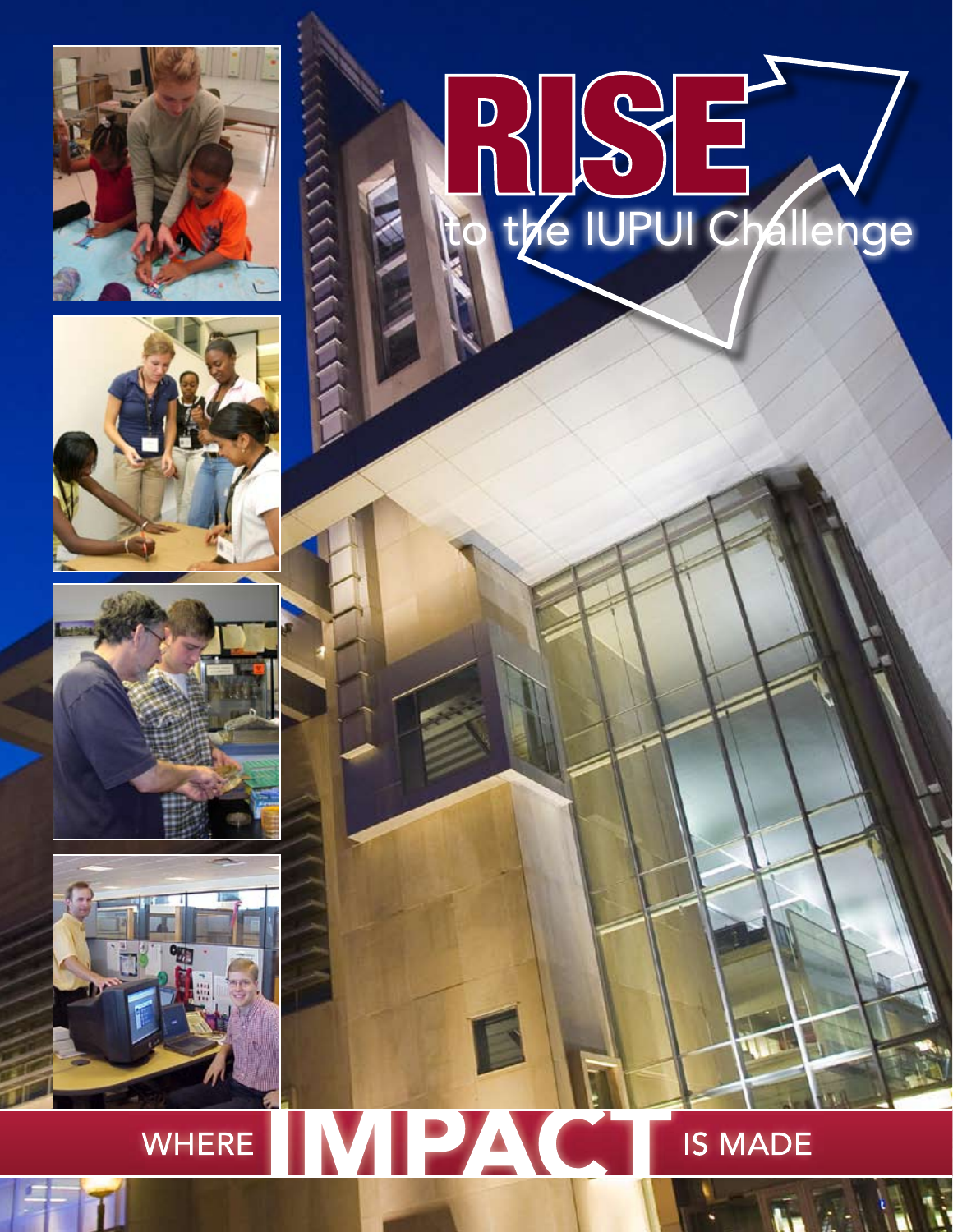The RISE to the IUPUI Challenge initiative engages students more deeply in their learning and contributes to their intellectual and professional development in unique ways. Each undergraduate student is challenged to include at least two of the four RISE experiences — research, international, service learning, and experiential learning into their degree programs.

## is an integral part of the "My IUPUI Experience" **RANGE OF STRAIGHTS AND READY REPAIR**

The RISE to the IUPUI Challenge initiative enhances the teaching and learning process that occurs during formal classroom coursework. The initiative builds on IUPUI's long tradition and commitment to experiential learning. Each RISE category incorporates qualified experiences, integration of knowledge, reflection, and assessment, and will be documented on students' transcripts.

The IUPUI undergraduate educational experience is distinctive because it intentionally uses experiential learning to prepare students for graduate school, careers, and citizenship. It provides skills, knowledge, and experiences that are highly prized by employers and establishes the foundation for future leaders.

Students begin to create their personal development plans, which guide them through their experience at IUPUI, and during new student orientation. They continually adapt their plans as they evolve throughout their undergraduate experience.

Students develop competence in the principles of undergraduate learning — core communication and quantitative skills; critical thinking; integration and application of knowledge; intellectual depth, breadth, and adaptiveness; and values and ethics —





• Students' undergraduate experiences at IUPUI include continuous intellectual growth

- and they graduate as better-prepared citizens of the world.
- 
- through curricular and co-curricular activities.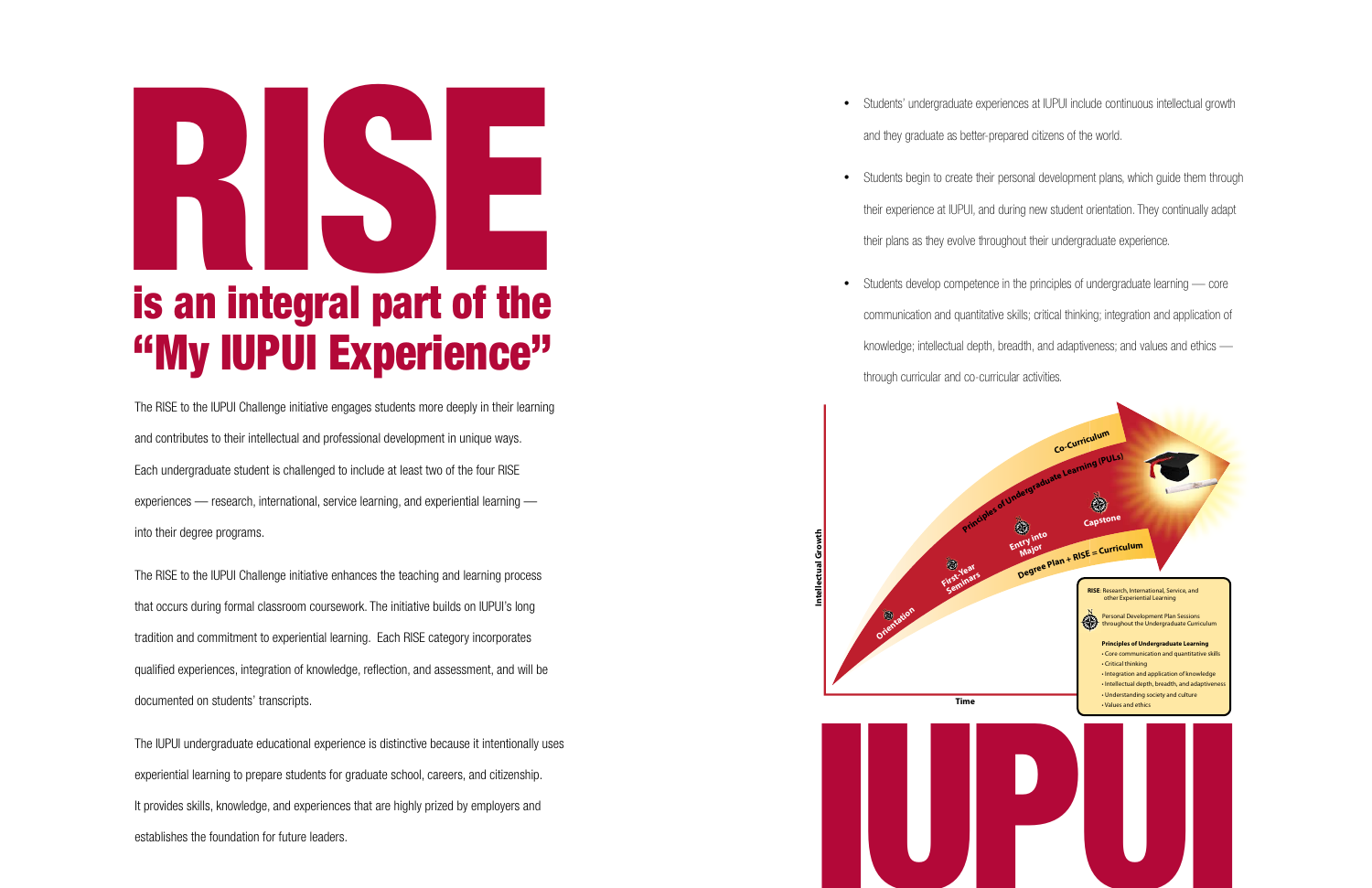

REERCONT Characteristics compared in the material of the material of the state of the state of the state of the state of the state of the state of the state of the state of the state of the state of the state of the state IUPUI is a place where students can become involved in research projects that range from fuel-cell technology and biomedical engineering to the impact of homelessness on our society and combating online identity theft. At the state's urban research campus, IUPUI students have numerous opportunities for conducting research that leads to new knowledge.

#### R = Research

• Twenty schools and academic units, representing both Purdue University (including Science and Engineering & Technology) and Indiana University (including Liberal Arts, Law, Nursing, Business, Dentistry,

- IUPUI led all Indiana campuses in external research funding in FY 2007-08 at \$303 million.
- The campus has invested \$3 million annually in the Signature Centers Initiative, which supports collaborative, multidisciplinary areas of distinctive research strength.
- and Medicine) on one campus, create a rich environment for research productivity.
- 

Key IUPUI strengths and achievements in research:

• *U.S. News and World Report* recognized IUPUI Undergraduate Research as a "Program to Watch" in 2007.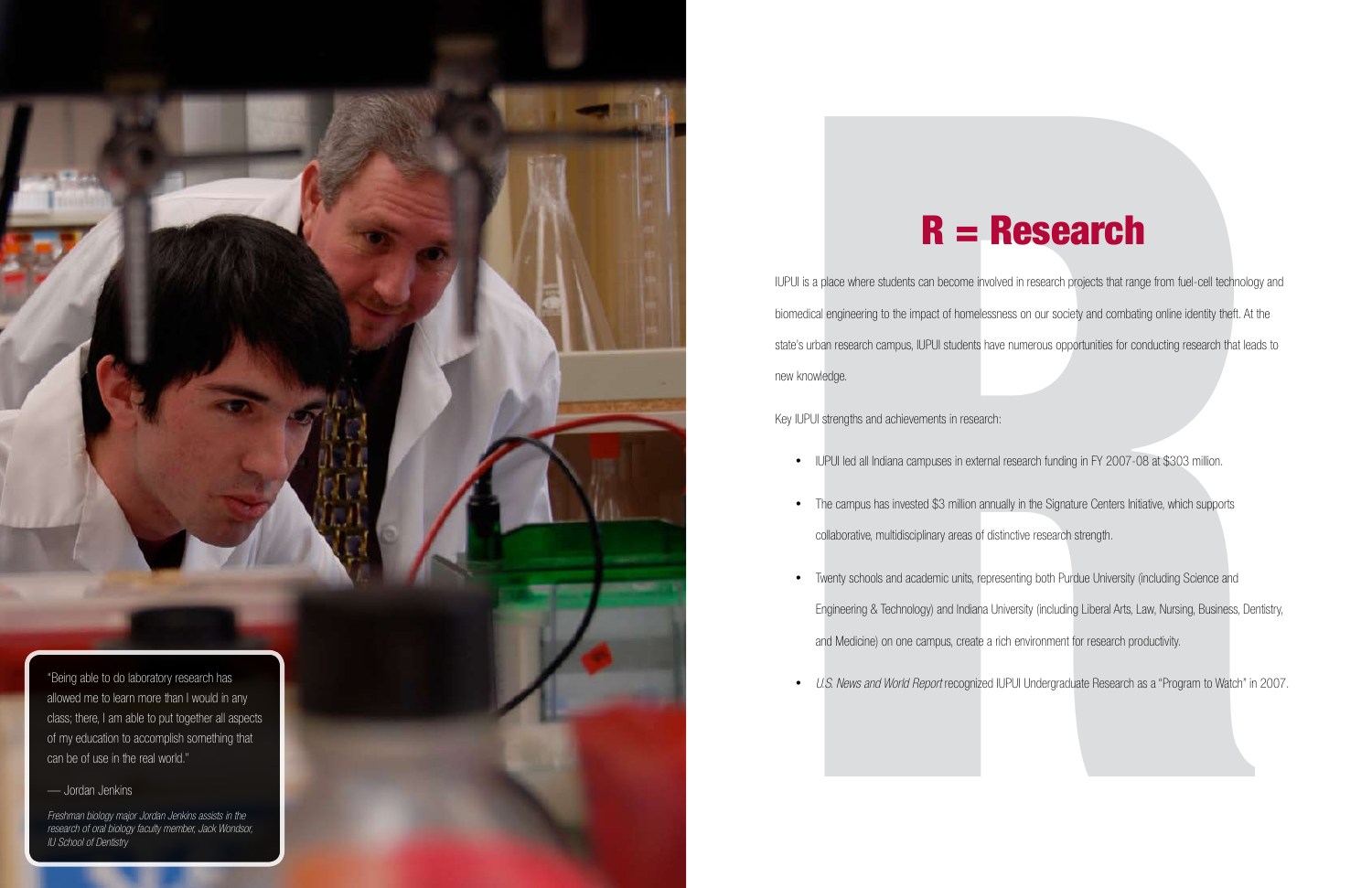"My experience in the Dominican Republic was phenomenal. I learned so much about my own country, that I can now face other cultures and still know who I am. The streets that I once walked on when I was a child now have a more sentimental value to me. I am prouder than before, because now I know what happened on those streets. Thanks to this learning experience, I am more confident about my heritage."

— Francina Tejeda

**Example 18 and 18 and 18 and 18 and 18 and 18 and 18 and 18 and 18 and 18 and 18 and 18 and 18 and 18 and 18 and 18 and 18 and 18 and 18 and 18 and 18 and 18 and 18 and 18 and 18 and 18 and 18 and 18 and 18 and 18 and 18** Employers are increasingly looking for graduates with competencies related to different cultures and languages. IUPUI is rapidly expanding the opportunities for students to study abroad, participate in collaborative programs with one of our partner institutions in other countries, and learn from international students on our campus. Key IUPUI strengths and achievements in international experiences:

cabarete 26

Duranl

Ir al b

Comprar

*Francina teaches school children in the Dominican Republic.*

Comer.

tomar agi

<sup>Compartir</sup>

## I = International

• IUPUI has strategic international partnerships with Moi University in Kenya, the University of Hidalgo in Mexico, and Sun-Yat Sen University in China and received the 2009 Institute of International Education's Andrew Heiskell Award for Innovation in International Education for our International Exchange Partnerships. • The number of students engaged in study abroad is steadily rising, and is currently about 400 students. • The School of Liberal Arts is home to a Confucius Institute, which is designed to promote the teaching of Chinese language and culture in central Indiana and facilitate mutual understanding between the peoples

• The School of Nursing is designated a World Health Organization Collaborating Center in Healthy Cities, engaging in research, education, and community development efforts related to community-wide health

- 
- of China and the United States.
- promotion partnerships.
- • IUPUI targets scholarships specifically for study abroad, and fundraising for international study is an IU priority.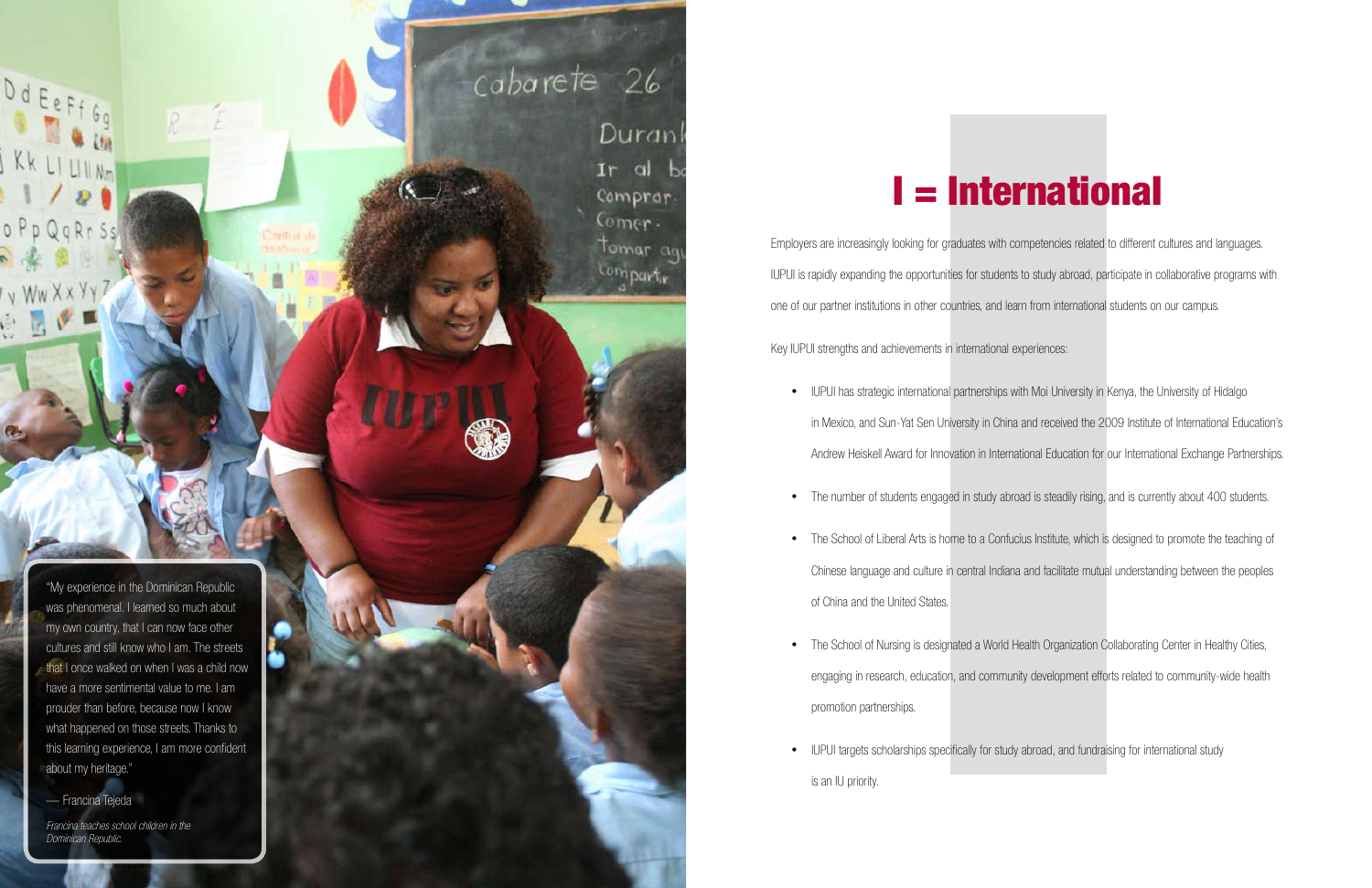"This service learning opportunity not only gave me hands-on career experience, but it also taught me how to relate and encourage the people we are working with at Fit for Life."

— Allison Plopper

*Allison Plopper, a student in the School of Physical Education & Tourism Management, worked at the Fit For Life program at George Washington Community School through a service learning course.* 

## S = Service Learning

• IUPUI was one of three institutions from 500 applicants recognized with the U.S. Presidential Honor Roll

SE SETVICE LEATTING<br>
Set for includes a community scalar concorered empty a about some control to the inclusion of the individual and a line of the individual conduction of the individual conduction of the individual compu Courses that include a community service component engage students with aspects of the Indianapolis community they might not otherwise encounter. Through service activities such as working with children, conducting research for a nonprofit organization, developing a democracy project, or providing medical care to indigent populations, students learn civic responsibility and are more likely to be responsible citizens. Key IUPUI strengths and achievements in service learning:

- • IUPUI has been recognized by *Princeton Review* as a "College with a Conscience" (2005).
- IUPUI ranked 4<sup>th</sup> among all urban universities as a "Savior of Our Cities" (2006).
- Award for Community Service (2006).
- 
- 

• *U.S. News and World Report* recognized IUPUI Service Learning as a "Program to Look For" in 2008.

• Presently, 4,000 undergraduate students are engaged in service learning activities annually.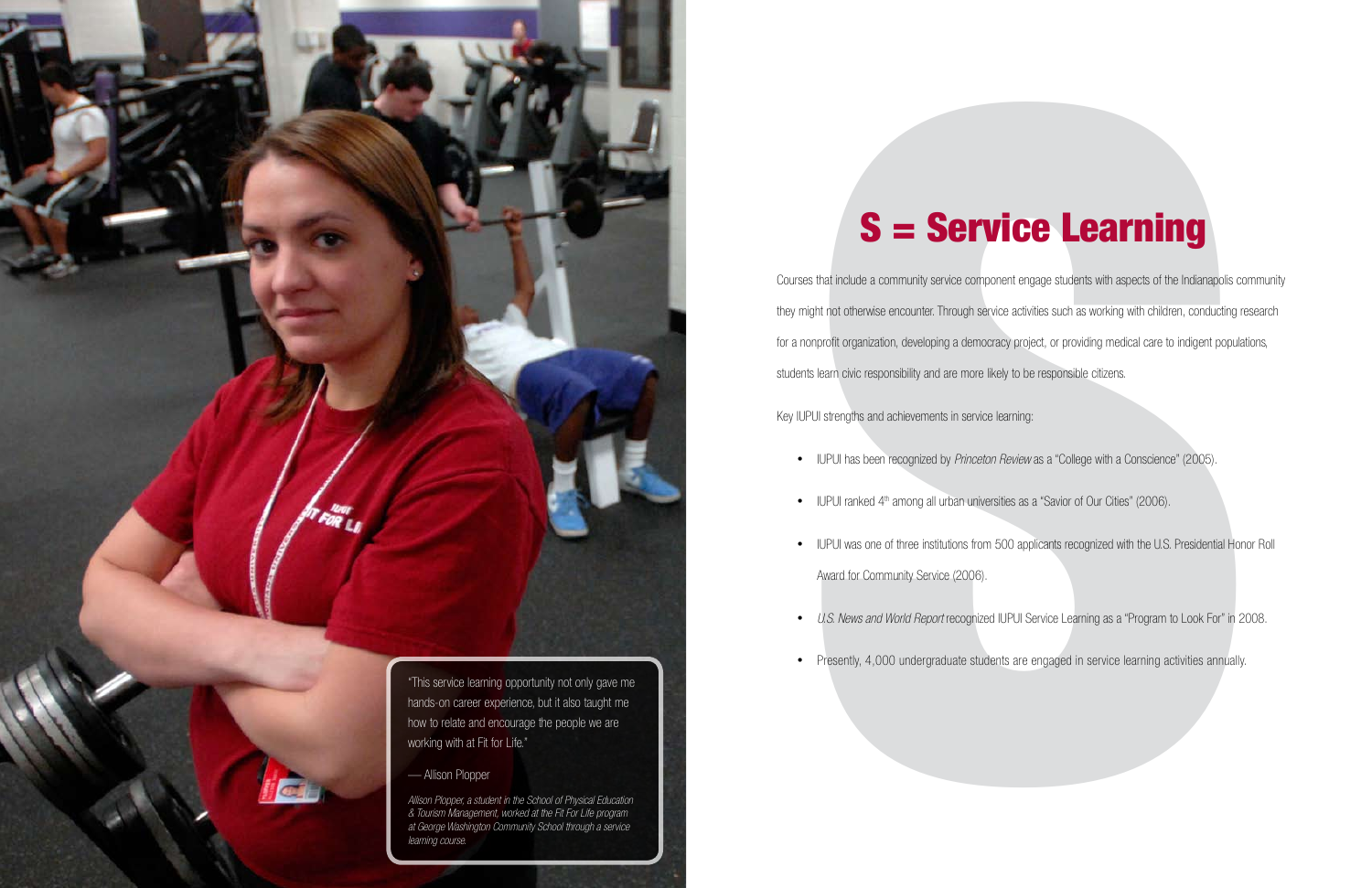

#### E = Experiential Learning

E = Experiment simulations, studied that the university, relations, and the studies of the Maximum of the studies of the studies of the studies of the studies of the studies of the studies of the studies of the studies of Real work experiences such as internships, student teaching, field work, and clinical placements provide students with involvement in professional settings and practical experience that better prepare them for the workforce. Key IUPUI strengths and achievements in experiential learning: • Multiple opportunities are available to IUPUI students according to their disciplines, including

-Clinical placements, field work, and student teaching

-Internships (paid and voluntary) arranged by individual schools and the celebrated IUPUI Solution Center

-Student mentoring

- projects.
- 
- top companies, government offices, and nonprofit organizations.

• With a 5-year grant from the Lilly Endowment and matching funds from the campus, the IUPUI Solution Center will award over \$1.2 million to community partners to support community-based internships, research, and

• As a first point-of-contact for the IUPUI campus, the Solution Center assists business, government, and nonprofit organizations to access the talent of the university, creating more than 300 student projects annually. • Being located in the heart of downtown Indianapolis, the third largest city in the Midwest, provides access to